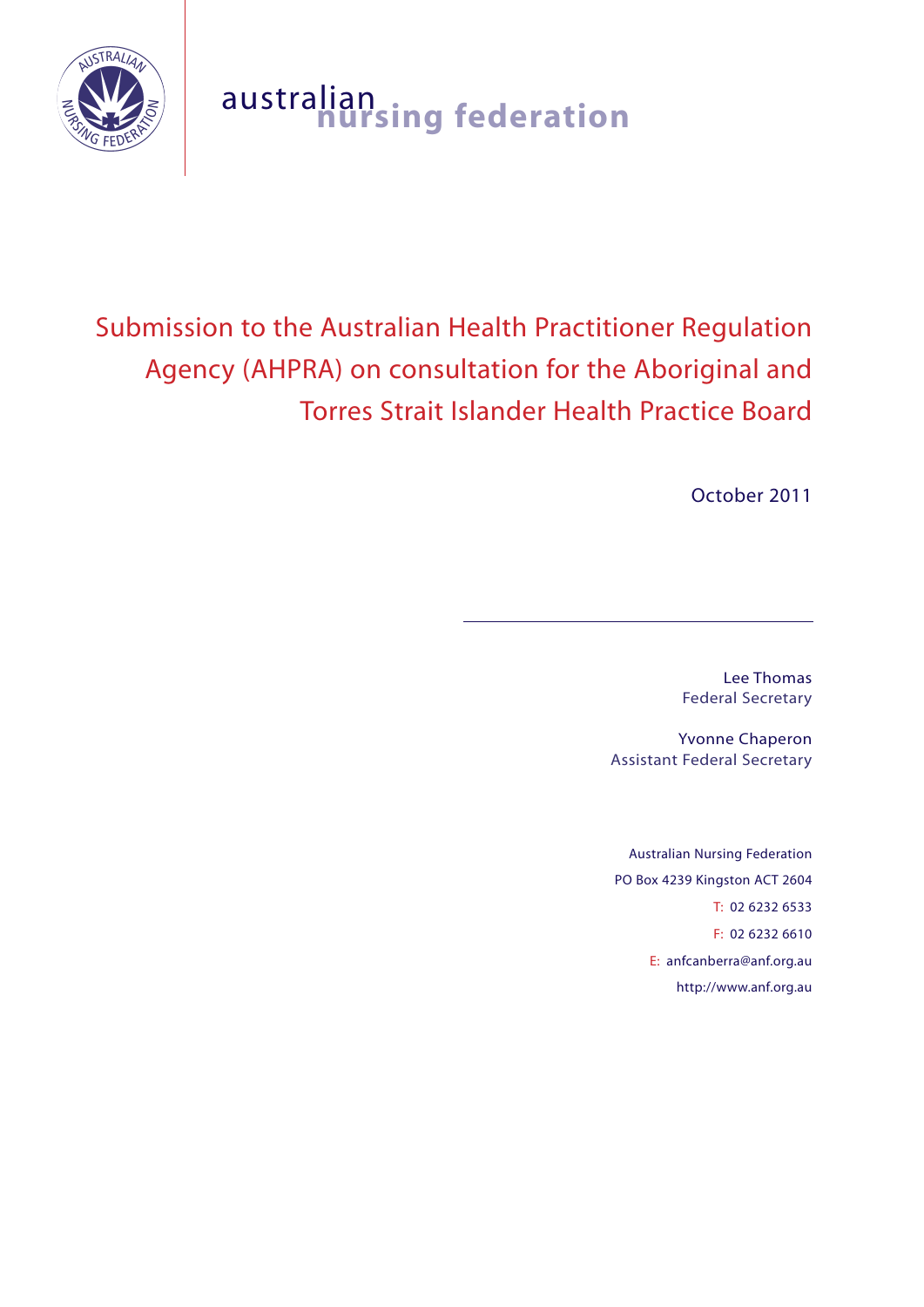#### 1. Introduction

Established in 1924, the Australian Nursing Federation (ANF) is now the largest professional and industrial organisation in Australia for nurses and midwives, with Branches in each State and Territory of Australia. The core business of the ANF is the professional and industrial representation of our members and the professions of nursing and midwifery.

The ANF has membership of over 205,000 nurses, midwives and assistants in nursing, who are employed in a wide range of enterprises in urban, rural and remote locations in both the public and private health and aged care sectors.

The ANF participates in the development of policy relating to: nursing and midwifery practice, professionalism, regulation, education, training, workforce, socio-economic welfare, health and aged care, community services, veterans' affairs, occupational health and safety, industrial relations, social justice, human rights, immigration, foreign affairs and law reform.

As a strong supporter of national registration the ANF welcomes the opportunity to respond to the Aboriginal and Torres Strait Islander Health Practice Board consultation on mandatory registration standards for Aboriginal and Torres Strait Islander Health Practitioners.

# 2. General Comment

National registration and accreditation was introduced for registered nurses, enrolled nurses and midwives on 1 July 2010 under the Health Practitioner Regulation National Law Act 2009 (National Law). The newly constituted national regulatory body for our professions, the Nursing and Midwifery Board of Australia (NMBA), developed and issued a range of nationally applicable standards for nurses and midwives (effective 1 July 2010) which include (but are not limited to):

- continuing professional development;
- criminal history;
- English language skills;
- professional indemnity insurance arrangements, and
- recency of practice.

As regulated health professionals the mandatory registration standards outlined above, and in your consultation paper, apply to all our members except the assistants in nursing. The ANF has made application to the Australian Health Ministers Advisory Council for registration of assistants in nursing, as they engage in direct care activities in a range of settings. We contend that licensing should apply to all health and aged care workers with direct care responsibilities. The ANF is therefore pleased that Aboriginal and Torres Strait Islander health practitioners will be afforded national registration from July 2012.

The ANF is committed to making sure that statutory regulation processes provide a just and equitable system for health professionals while ensuring protection of the public through safe and competent practice.

The specific comments to follow on the draft mandatory registration standards and other board proposals are made in response to the questions posed in the Aboriginal and Torres Strait Islander Health Practice Board of Australia Proposed Registration Standards consultation paper.

Australian Nursing Federation | Submission to the Australian Health Practitioner Regulation Agency (AHPRA) on consultation for the Aboriginal and Torres Strait Islander Health Practice Board October 2011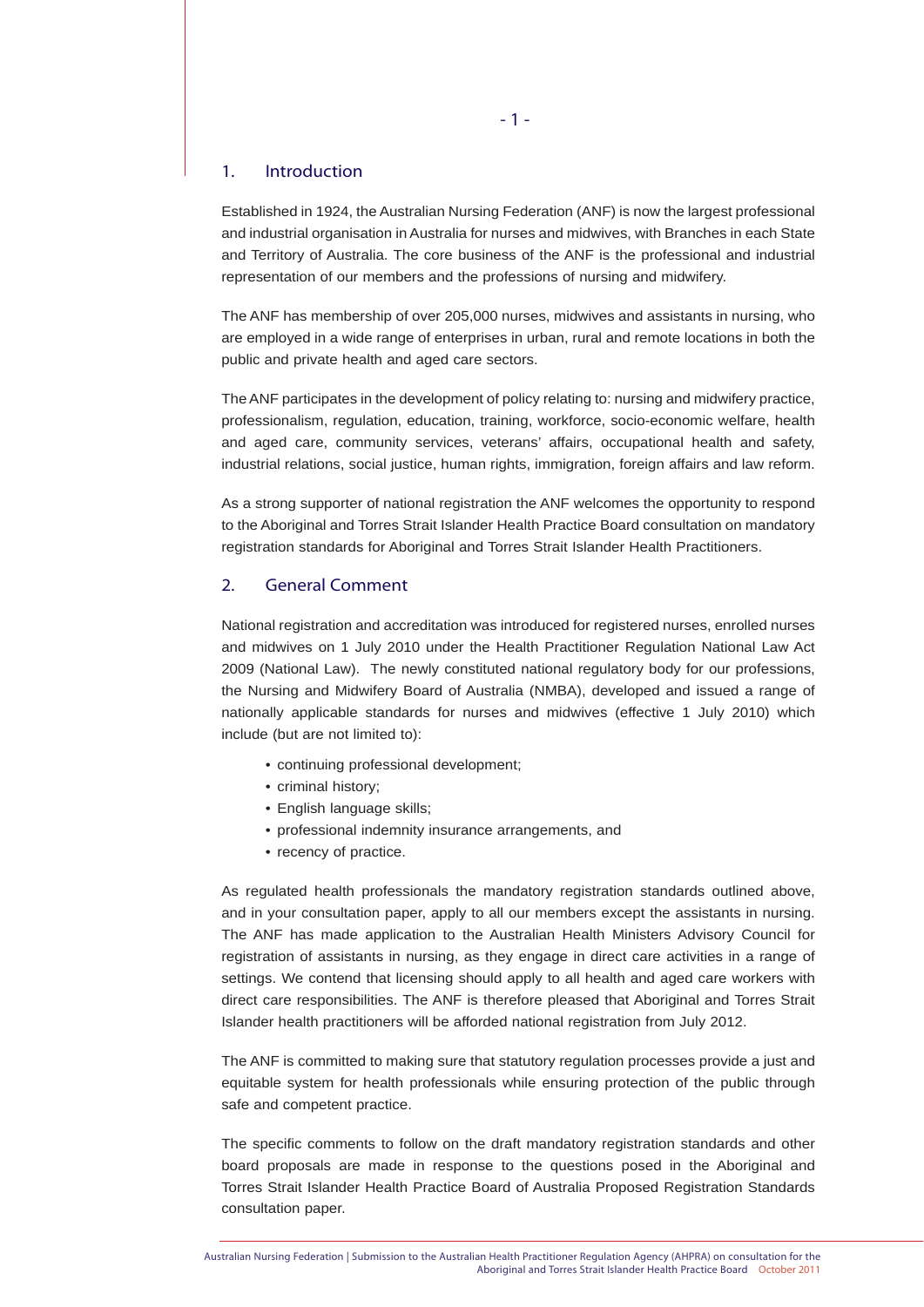#### 1. Draft registration standard: Continuing Professional Development (CPD)

# *1.1 Is the requirement of 20 hours per annum adequate for practitioners to maintain competence as an Aboriginal or Torres Strait Islander health practitioner and meet the needs of the employer?*

Under the Nursing and Midwifery Board of Australia's *Continuing professional development registration standard* the requirement is for registered nurses, enrolled nurses and midwives to "participate in at least 20 hours of continuing professional development (CPD) per year" relevant to their context of practice.<sup>1</sup> The requirement for at least 20 hours of CPD has been deemed adequate for the nursing and midwifery professions to maintain competence in their field.

The ANF considers that the requirement of 20 hours per annum of CPD is also adequate for Aboriginal or Torres Strait Islander Health Practitioners to maintain their competence and meet the needs of their employer. We note that the words 'relevant to their context of practice' do not appear in this draft standard for Aboriginal or Torres Strait Islander Health Practitioners and consider that the inclusion of these words would strengthen the standard (as per reference 1).

# *1.2 CPD will comprise of formal and informal activities. Should there be more 'formal' CPD time than 'informal' CPD time, and what should formal and informal CPD include?*

The ANF does not believe that there should be a distinction made between formal and informal CPD in terms of time spent on these activities. The Frequently Asked Questions  $(FAQs)$  for CPD provided by the NMBA<sup>2</sup> carries a listing of examples of active learning activities for the nursing and midwifery professions. There is no weighting of activities or categorising into formal or informal CPD.

While the inclusion of examples of informal and formal learning activities on the Aboriginal and Torres Strait Islander Health Practitioner registration standard is useful guidance, the choice of CPD activities should remain with the individual practitioner. The choice may well be influenced by the availability and/or access (both funding and geographic) to learning activities.

# *1.3 Is it reasonable to expect people to keep a logbook of their CPD activities from the beginning of the introduction of the national scheme, or would it be better for this requirement to start 12 months after the beginning of the national scheme?*

It is reasonable to expect people to keep a logbook of their CPD activities from the beginning of the introduction of the national scheme. This activity will reinforce the importance of the standard and facilitate the documentation of all the CPD log book activities.

However, the registration of Aboriginal and Torres Strait Islander Health Practitioners will be new for all such practitioners except for those working in the Northern Territory. It is therefore reasonable to provide a period of grace before the CPD standard can be expected to be enacted in terms of auditing of individual practitioners. Precedent has been set in this regard in that nurses and midwives in New South Wales did not have a requirement for CPD attached to their registration prior to the transition to national registration on 1 July 2010. A period of grace has been applied to this standard for nurses and midwives in that random auditing to ascertain compliance will not be instituted until the re-registration process of 2012.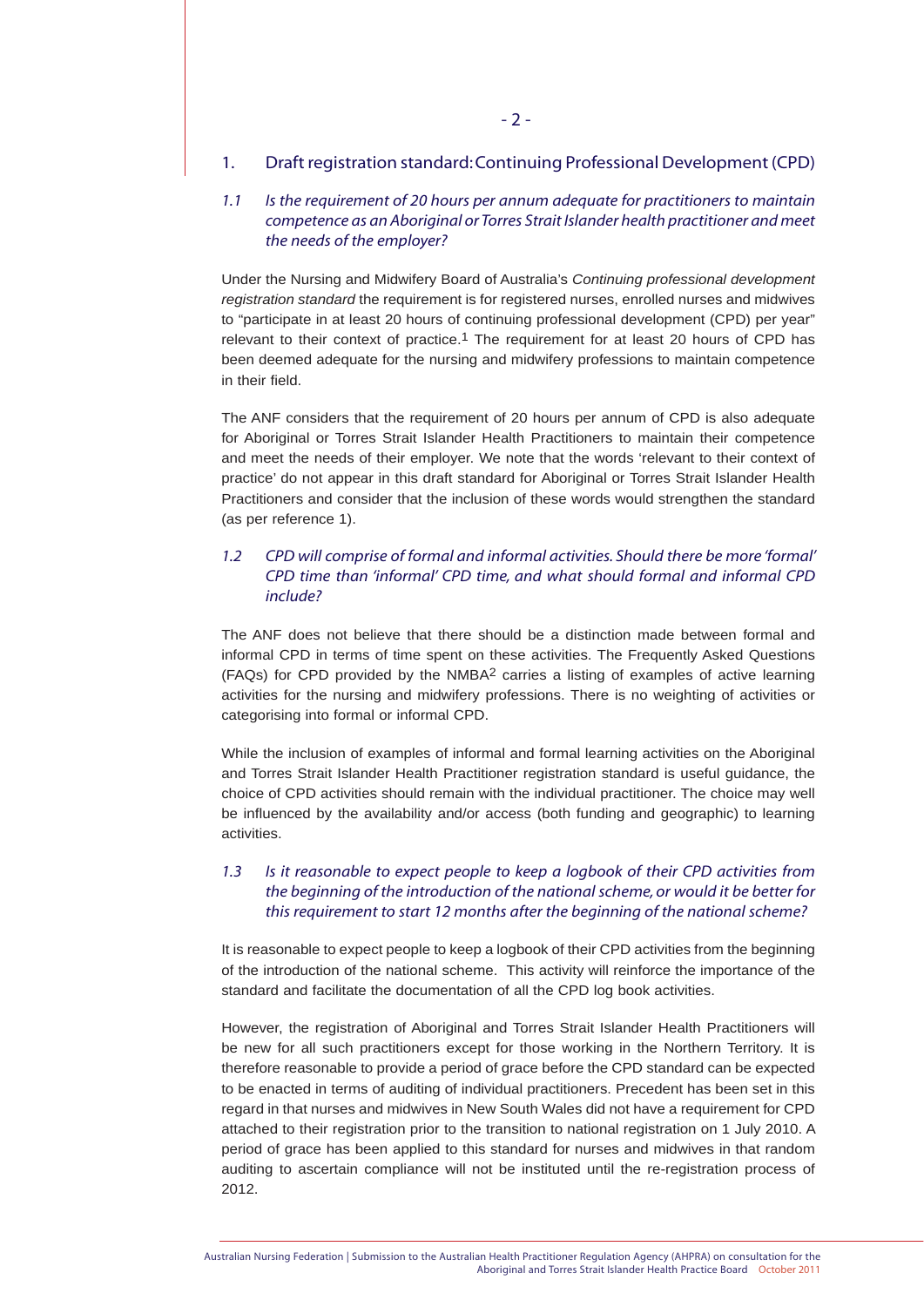#### *1.4 Should a logbook of CPD activities be kept for more, or less than three years?*

The requirement for nurses and midwives is that the individual "should hold your evidence for three years in case you are selected for audit".<sup>2</sup> There is no reason why the standard for Aboriginal and Torres Strait Islander Health Practitioners should not be consistent with that for nurses and midwives.

## *1.5 Is it reasonable to gradually implement the requirements of the proposed CPD standard up until 2015?*

It is reasonable to gradually implement the requirements of the proposed CPD standard, but 2014 is a more appropriate timeframe.

#### 2. Draft registration standard: Criminal history

*2.1 The Board proposes to seek Ministerial Council approval for this registration standard to apply to the Aboriginal and/or Torres Strait Islander health practitioner profession.*

This registration standard applies to the currently regulated health professionals. The ANF considers that this mandatory criminal history registration standard should also apply to the Aboriginal and/or Torres Strait Islander health practitioner profession when they are regulated.

#### *2.2 The Board would welcome any comments on this standard.*

The ANF agrees with the statement in the consultation paper as follows:

*The Board considers it is important to have a consistent, fair, and transparent standard that enables all National Boards to make equitable decisions about whether a health practitioner's criminal history is relevant to the practice of their profession.*

#### 3. Draft registration standard: English language skills

# *3.1 If an applicant has obtained the proposed qualification set out in the "Eligibility for Registration Standard", is this enough to demonstrate English Language Proficiency?*

The ANF considers that obtaining the proposed qualification set out in the "Eligibility for Registration Standard" is sufficient for the Aboriginal or Torres Strait Islander Health Practitioner applicant to demonstrate English Language Proficiency. These applicants will have completed their studies in English within Australia.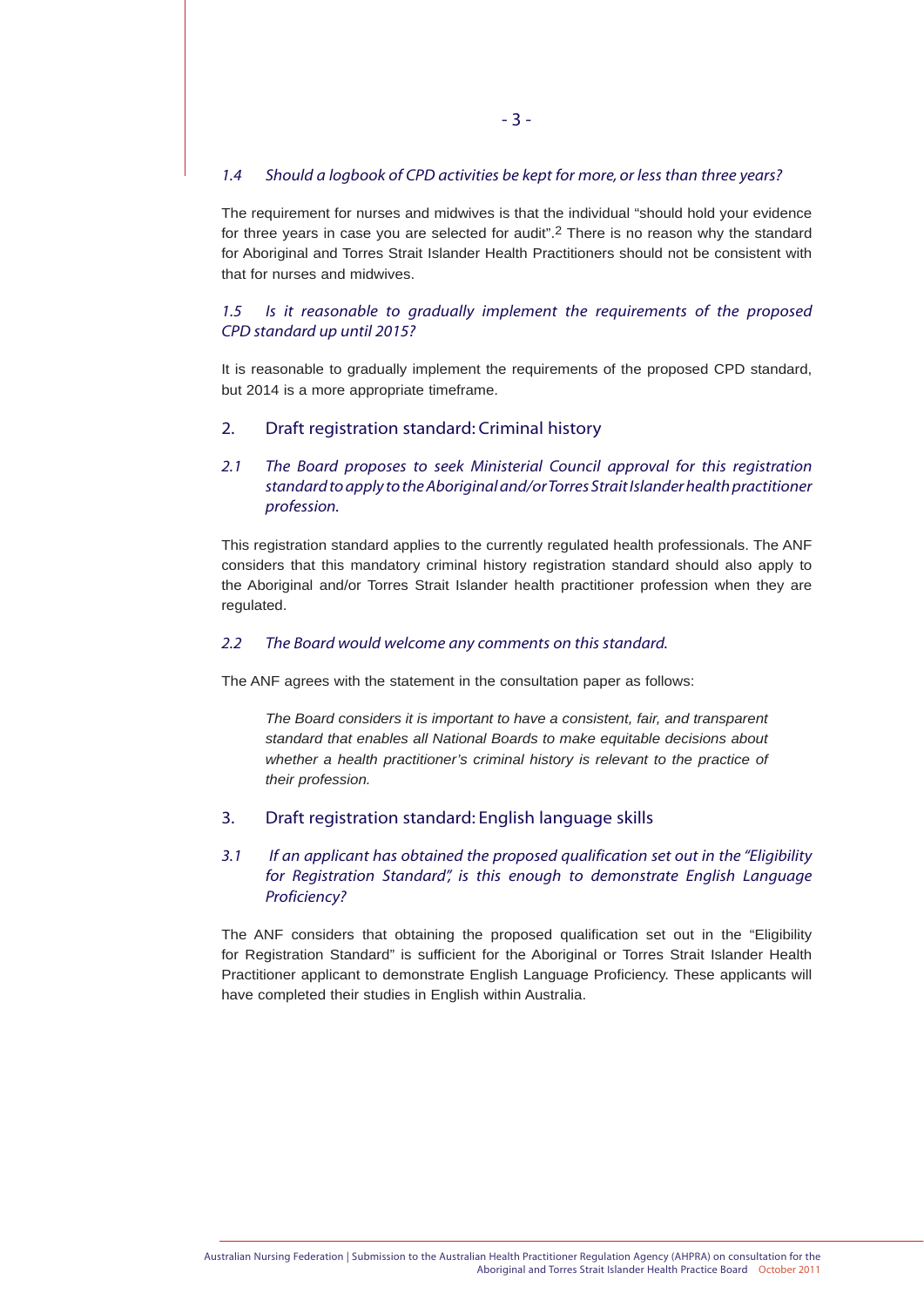#### 4. Draft registration standard: Professional indemnity insurance (PII)

#### *4.1 Does the Professional Indemnity Insurance (PII) standard adequately describe the PII requirements?*

In relation to Requirement 1:

*The most critical 'Requirement' imposed by the Standard, is that identified in Requirement 1* [statement 1 also in the ATSIHP document]. *That is, that*  'appropriate PII arrangements are, or will be, in place while they practice *nursing or midwifery'. The rest of the Standard then essentially leaves it to the nurse or midwife to decide what is and is not 'appropriate'.*

In relation to Requirement 4:

*… it is noted that the proposed amended Standard retains the proposition under Requirement 3* [Requirement 4 in the ATSIHP document] *that:*

*"Nurses and midwives in a genuine employment or student relationship would be covered vicariously by the employer's or education institution's insurance."*

*The ANF remains of the view that this proposition is misleading and confusing. Embedded in what is a statement of opinion, are a set of assumptions as to the existence of a contract of insurance and such insurance containing an extension of cover clause applying to the employer's employed nurses and midwives. There is no legal obligation on employers to provide insurance that extends to nurses in respect of their liability. If the NMBA consider that the fact of genuine employment in Australia is of itself adequate to provide "appropriate" PII cover for nurses and midwives it should say so in clear terms. If not, then the proposition in Requirement 3* [statement 4 in the ATSIHP document] *should be omitted.* 

*In either case, the ANF suggests that the proposition should be deleted.*

*Requirement 3* [Requirement 4 in the ATSIHP document] *imposes a responsibility 'to understand the nature of the cover under which they are practising' but does not go beyond that.*

In relation to structure of the Standard:

*Furthermore, the structure of the proposed Standard is unsatisfactory. Under the heading of 'Requirements' the Standard contains seven paragraphs. Of these, five paragraphs identify what might be called 'requirements'. The other two requirements, numbers 3 and 6* [requirements 4 and 6 in the ATSIHP document]*, are not properly 'requirements' of a Registration Standard at all.*

*Requirement 6* [requirement 6 also in the ATSIHP document] *is not a 'requirement' at all, but rather a statement of encouragement. It simply provides a list of matters nurses are encouraged to consider in assessing whether they have 'appropriate' professional indemnity insurance in place. As a 'Standard' it avoids establishing any PII standard at all, beyond that which is 'appropriate'.*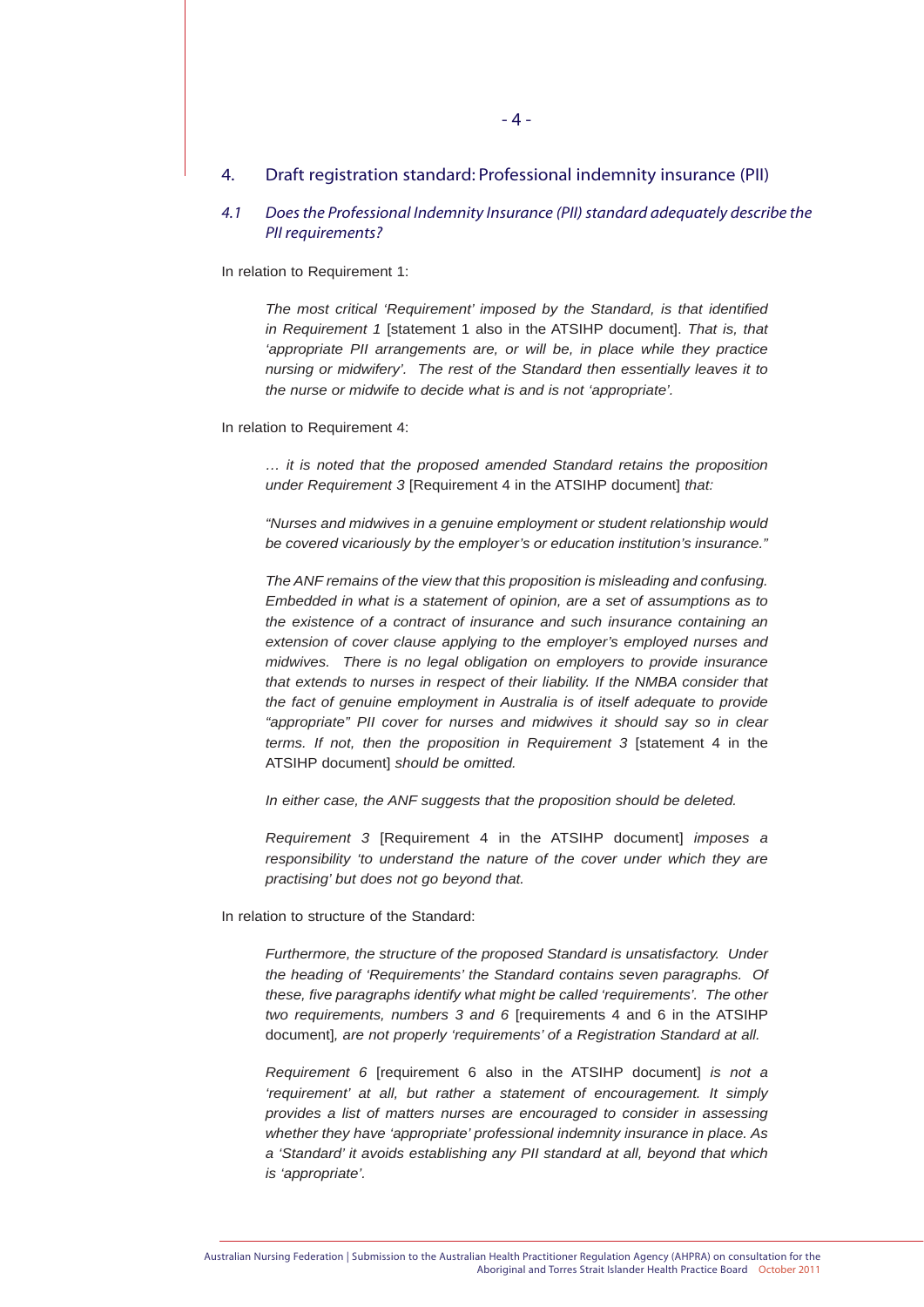*It is the view of the ANF that the proposed Standard places an obligation upon nurses and midwives to make an assessment with reference to the factors identified in statement 6, which they may not be equipped to make. In many States and Territories the legal profession does not place the onus upon lawyers and barristers to make such complex assessment as to what constitutes insurance 'arrangements' appropriate to their practice – it designates approved insurance providers. If the legal profession has determined lawyers should not make their own assessments, the question must be asked, why the NMBA thinks that nurses and midwives are any better equipped to do so. The ANF contends that this would undoubtedly lead to many nurses and midwives under insuring. The consequence of this would undermine the public policy objective of the Standard and the objective in Section 129 of the National Law.*

*Thus, in essence, the draft proposed Standard remains confusing, unhelpful and unfair to those to whom it applies - nurses and midwives.*

The ANF provides these comments as they are pertinent to the draft registration standard being developed for the Aboriginal and Torres Strait Islander Health Practitioner.

#### *4.2 What is the best way for an Aboriginal and or Torres Strait Islander health practitioner to demonstrate that they are covered by PII?*

Either that they be able to produce a letter from their employer that professional indemnity cover is provided as a condition of their employment, or from their professional organisation, should that organisation provide professional indemnity insurance as a part of membership. For example, the ANF includes professional indemnity insurance cover in membership in all States and Territories except New South Wales.

*4.3 What should the Board require from Aboriginal and or Torres Strait Islander health practitioners to prove that appropriate PII arrangements are in place (for example a letter from their employer or the employers insurance policy number)*

See 4.2 above.

#### 5. Draft registration standard: Recency of practice

# *5.1 Do you think the timeframes in this draft recency of practice standard are reasonable and if not why not?*

The ANF fully supports the role of national regulatory bodies in providing for protection of the public through registration and accreditation approval activities legislated under the National Law. The essence of this role is to ensure that any person who is registered is safe and competent to practice.

While the ANF agrees that "the specific requirement for recency of practice depends on the length of absence from the field" this is only one part of the work history equation. There must be flexibility to individually assess:

- the competence of the Aboriginal or Torres Strait Islander Health Practitioner,
- their experience history,
- the length of time they spent in practice prior to registration lapsing, and
- the degree to which they have maintained links with their profession, (for example, through continuing professional development),

during their period of absence from the workplace.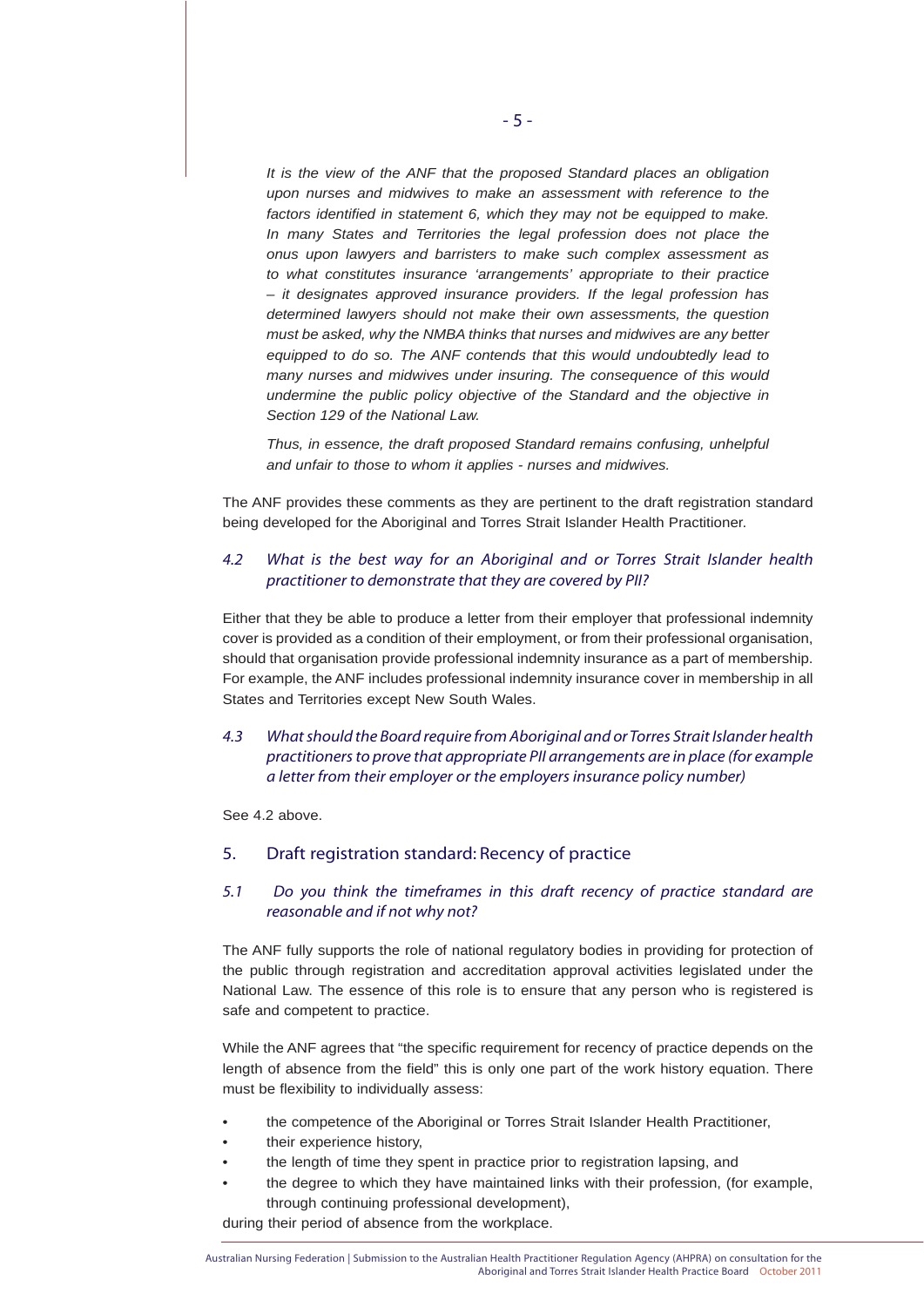The recency of practice requirement for registered nurses, enrolled nurses and midwives is to be able to demonstrate competence in their professions within the preceding **five** years. The ANF considers that the timeframe for Aboriginal or Torres Strait Islander Health Practitioners should be consistent with that for nurses and midwives, rather than the **three** years specified in the draft registration standard.

The ANF supports the proposed requirements for practitioners who "have not practiced in the profession for the previous three to five years" to "undertake clinical competency assessment as determined by the Board"; and, "have not practiced in the profession for more than five years but less than ten years" to be assessed individually by the Board.

With regard to practitioners who have not practiced in the profession for ten years or more the ANF takes a firm stance that the requirements must include a flexible approach by giving consideration to the individual profile of the returning Aboriginal or Torres Strait Islander Health Practitioner, as outlined above. It is not clear exactly if Requirement (d) "will need to undertake relevant studies that provide entitlement to registration" means a partial or complete repeat of original qualifications. Aboriginal or Torres Strait Islander Health Practitioners who have not practiced for more than ten years should be given the opportunity to demonstrate competence prior to the decision as to what clinical or theoretical component of a course may be required for re-entry to the workforce.

There will be huge variance in the profile of individual Aboriginal or Torres Strait Islander Health Practitioners wishing to return to the profession. It is not therefore sufficient to apply an arbitrary 'ten year' cut off point in isolation of this individual profile.

The approach of rigid exclusions based entirely on a pre-determined time limit with respect to recency of practice is currently in the proposed standard for nurses and midwives. It is however out of step with the other regulated health professional groups governed by the National Law. The ANF has not supported the proposed standard for nurses and midwives. We have argued that the aim of the policy should be to provide guidance to nurses and midwives, and likewise in this instance, for Aboriginal or Torres Strait Islander Health Practitioners, seeking to re-enter their profession and the workforce, rather than a deterrent. It is the assessment process of the individual Aboriginal or Torres Strait Islander Health Practitioner which will determine competence to practice and the necessary pathway for re-entry and reinstatement to the register.

# 6. Statement of Assessment against AHPRA's Procedures for Development of Registration Standards for the mandatory registration standards

In summary, as with the existing ten regulated professions, the ANF agrees that the following proposed issues:

- continuing professional development;
- criminal history;
- English language skills;
- professional indemnity insurance arrangements, and
- recency of practice,

be constituted as mandatory registration standards for Aboriginal and Torres Strait Islander Health Practitioners as from 1 July 2012, taking into account the foregoing comments.